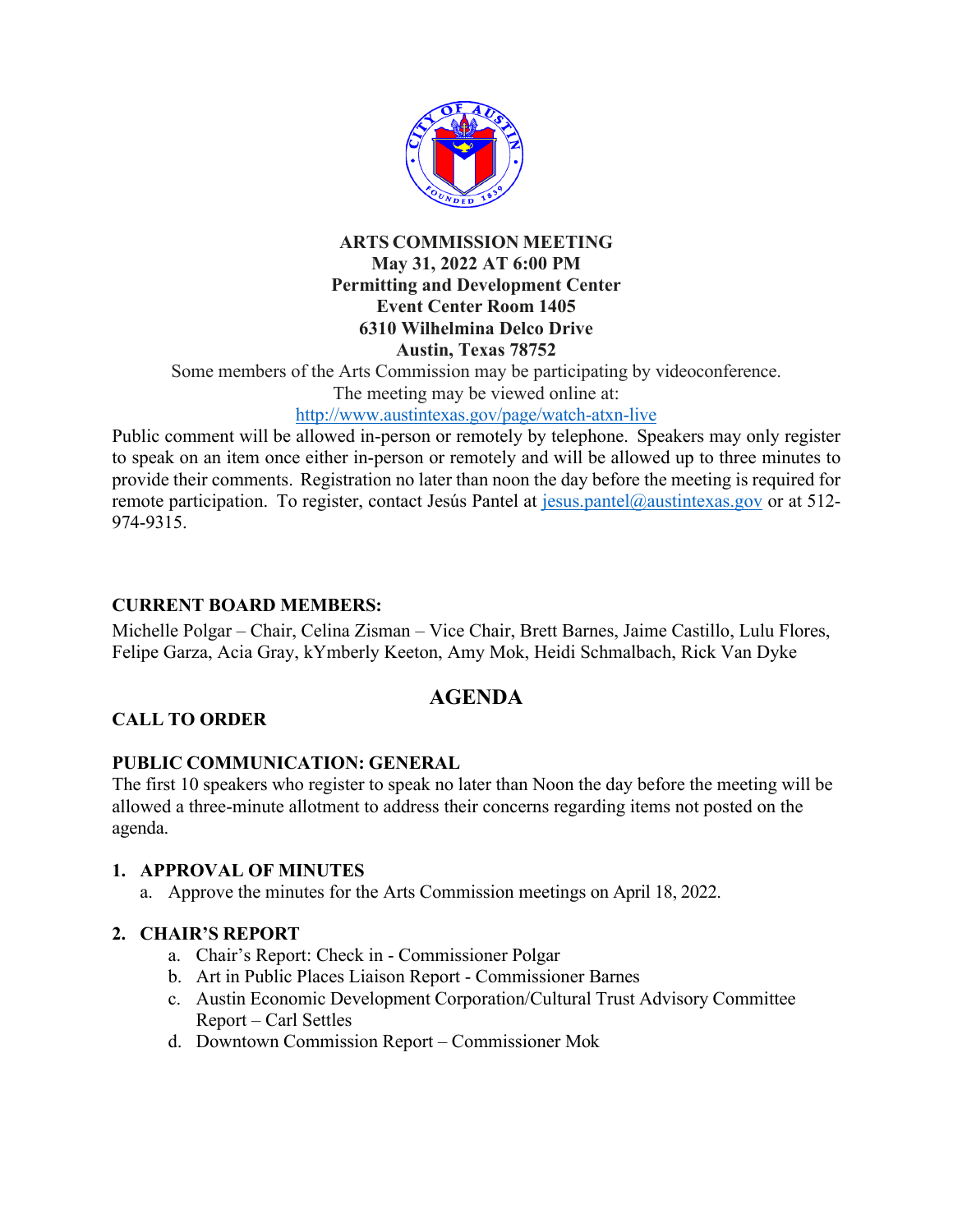#### **3. SPECIAL PRESENTATION**

a. Consortium Update – Cory Baker, President and Chief Executive Officer, The Long Center for the Performing Arts and Anne Gatling Haynes, Chief Transactions Officer, Austin Economic Development Corporation

#### **4. STAFF BRIEFINGS**

- a. Hotel Occupancy Tax Update Sylnovia Holt-Rabb, Economic Development Department Director
- b. Cultural Funding Review Process Update Meghan Wells, Cultural Arts Division Manager
- c. Art in Public Places Year in Review Marjorie Flanagan, Acting Art in Public Places Manager

## **5. OLD BUSINESS**

- a. Discussion and Possible Action on Cultural Funding Review Process, including
	- i. Staff Presentation of Revised Draft Cultural Funding Program Guidelines
	- ii. Commission Questions and Recommendations
	- iii. Community Engagement and Feedback Process and Schedule
- b. Discussion and Possible Action on Working Groups and Working Group Updates
	- i. Equity Working Group with Community Arts leaders of the BIPOC/LGBTQIA/Disabilities Community/Women with Commissioners Keeton (chair) and commissioners Castillo, Gray, Polgar, Zisman and community members
	- ii. Joint Music/Arts Commission Working Group to identify additional funding resources and strategies beyond HOT with Commissioner Schmalbach (chair), and Commissioners Castillo, Flores, Zisman and members from the Music Commission
	- iii. Joint Working Group for Joint Cultural Committee with Commissioner Castillo (chair), Commissioner Polgar and working group members from the Quality of Life Commissions
	- iv. Public Private Partnership (P3) working group with Commissioners Barnes (Chair), Schmalbach, Flores and Mok
	- v. Quarterly Arts Community Commission Meet-ups Working Group with Commissioners Barnes, Castillo (chair), Garza and Gray
	- vi. Emergency Funding and Proactive Strategies for Future Funding Working Group with Commissioners Flores, Polgar, Schmalbach, Van Dyke, and Zisman (chair)
	- vii. Art Neighborhoods Working Group with Commissioners Gray, Mok, Zisman, and Van Dyke (chair)
- c. Miscellaneous Discussion and Possible Action Items
	- i. Emergency Funding Priorities
		- A. ARPA remainder distribution/support for prior awardees not supported by prior ARPA emergency funding
		- B. Other Emergency Support

# **6. NEW BUSINESS**

- a. Art in Public Places Discussion and Action Items
	- i. Approve the Final Design for the TEMPO 2021 Art in Public Places Project
	- ii. Approve the Prospectus for the Oertli Neighborhood Park Art in Public Places Project